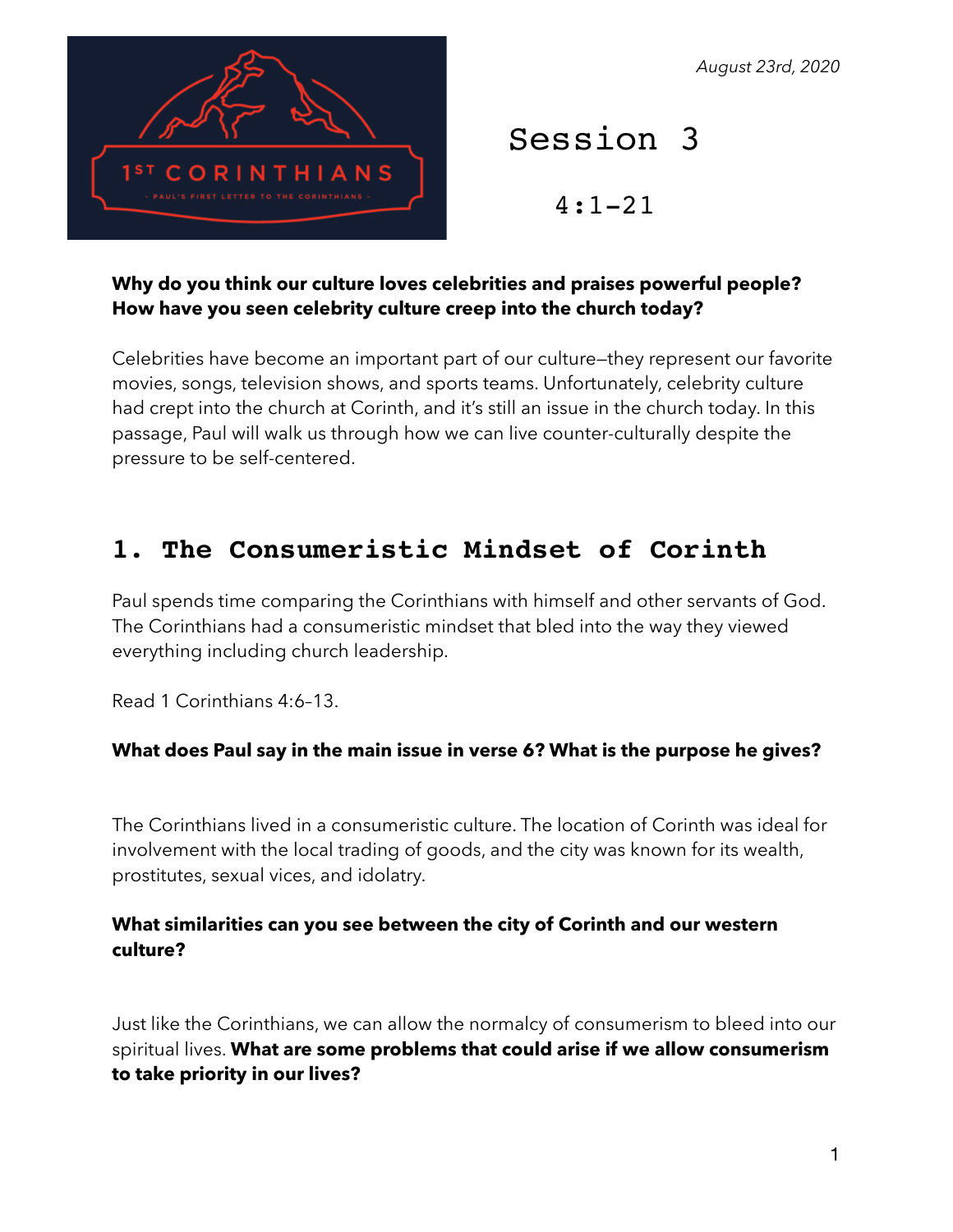Corinth treated Paul and other leaders as options they could fight over. Their mindset only hindered them from being able to pay attention to the important aspects of life— Jesus and His Church. Paul's desire was for them to focus on the things that mattered. **What steps can we take to keep an eternal perspective when we're tempted to solely focus on the present? Why is an eternal perspective so crucial for our spiritual journey?**

It can be easy for us to focus on trivial things when we're not seeing our lives with the right viewpoint. **When have you struggled to see things clearly due to a misaligned focus? What could it look like to focus on Christ in your life this week?**

### **2. Darkness vs. Light**

In 1 Corinthians 4, Paul wants to remind the Corinthians that he and any other church leaders are faithful servants of Christ. He says their judgments about him do not bother him.

Read 1 Corinthians 4:1–5.

#### **In 1 Corinthians 4:5, what does Paul say God will do in verse 1 Corinthians 4:5? What is the result of God bringing darkness to light?**

The goal of God revealing the intention of our hearts is so that the truth can be displayed. While others may judge us, God rightly judges our hearts because he knows the truth. **When have you been judged by someone unfairly? How does it feel knowing that God understands the truth of that situation, no matter how much someone judged you negatively?** 

Paul emphasizes the fact that there is no need for premature judgment because God brings what lies in the dark into the light in order reveal the intention of our hearts. **What is God revealing about your heart's motives and intentions? What steps could you take this week to be vulnerable with God about your heart?**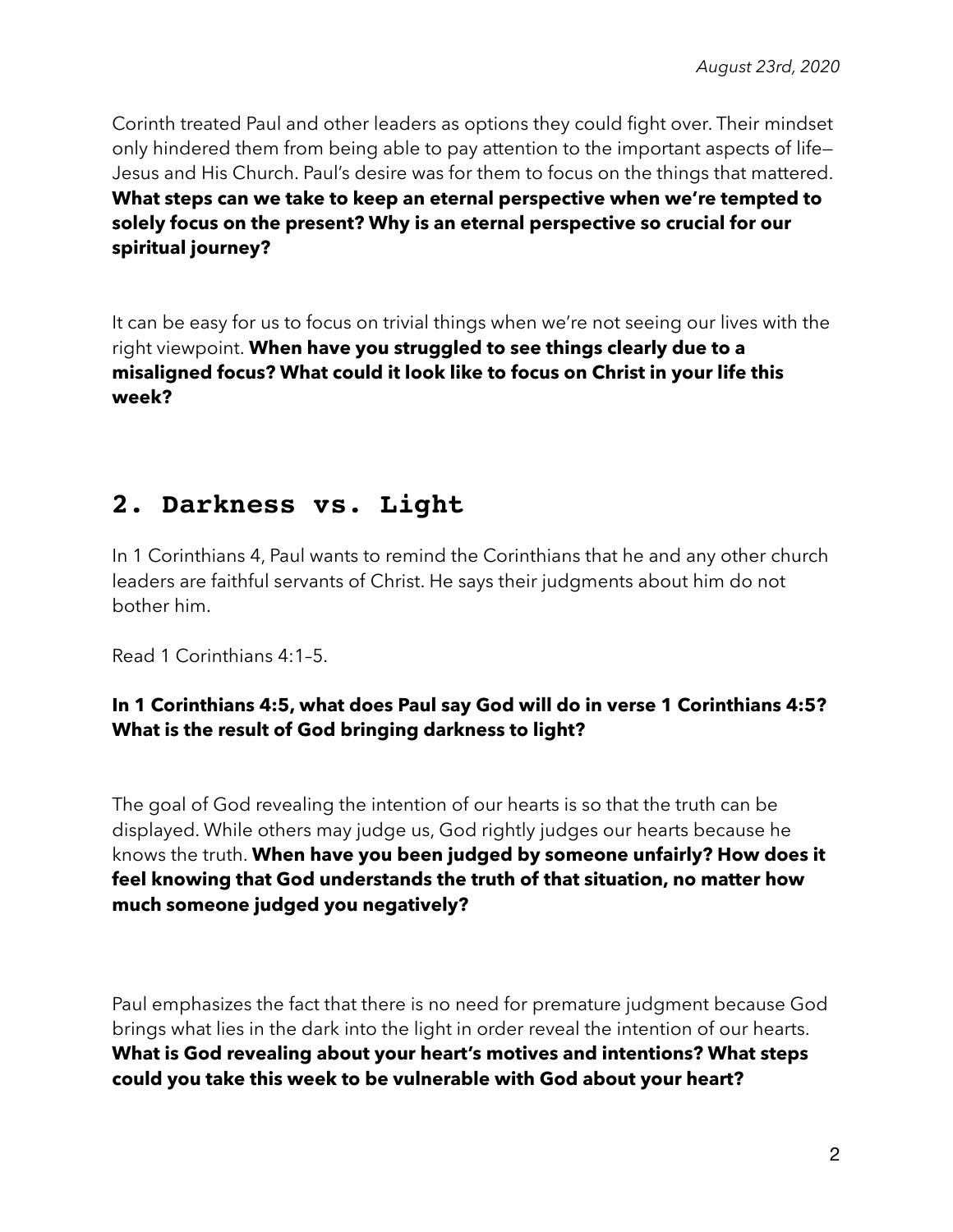## **3. Pride**

Read 1 Corinthians 4:6–13.

In these verses, Paul is tired of the Corinthians' pride and arrogance that has made a toxic environment within their church. Everything they had was given to them, while Paul and other servants of God were enduring certain hardships for the sake of the gospel. He describes himself as poorly clothed, hungry, homeless, yet able to endure persecution with grace while blessing those who revile him.

Think about all the words Paul used to describe his situation. **When have you had to endure difficulty? What was the outcome? In what ways did that situation humble you?**

First Corinthians 4:6–13 shows us what humility looks like—rejecting prideful attitudes and enduring uncomfortable situations for the sake of the gospel. **What do you think of when you hear the word humility? What comes to mind when you think of the word pride?**

**In what ways can a prideful and arrogant heart keep someone from experiencing a content heart the way Paul did?**

Our gifts and our talents come from God. We owe everything to Him. But pride tells us we've earned everything on our own. In response to the Corinthians' pride, Paul asks, "Why do you boast as if you didn't receive it in the first place?" **What would be your own answer to his question?**

**How can a boastful attitude affect our understanding of God's sovereignty?**

**In what areas of life are you most tempted to become prideful? What could it look like to turn that pride over to God this week?**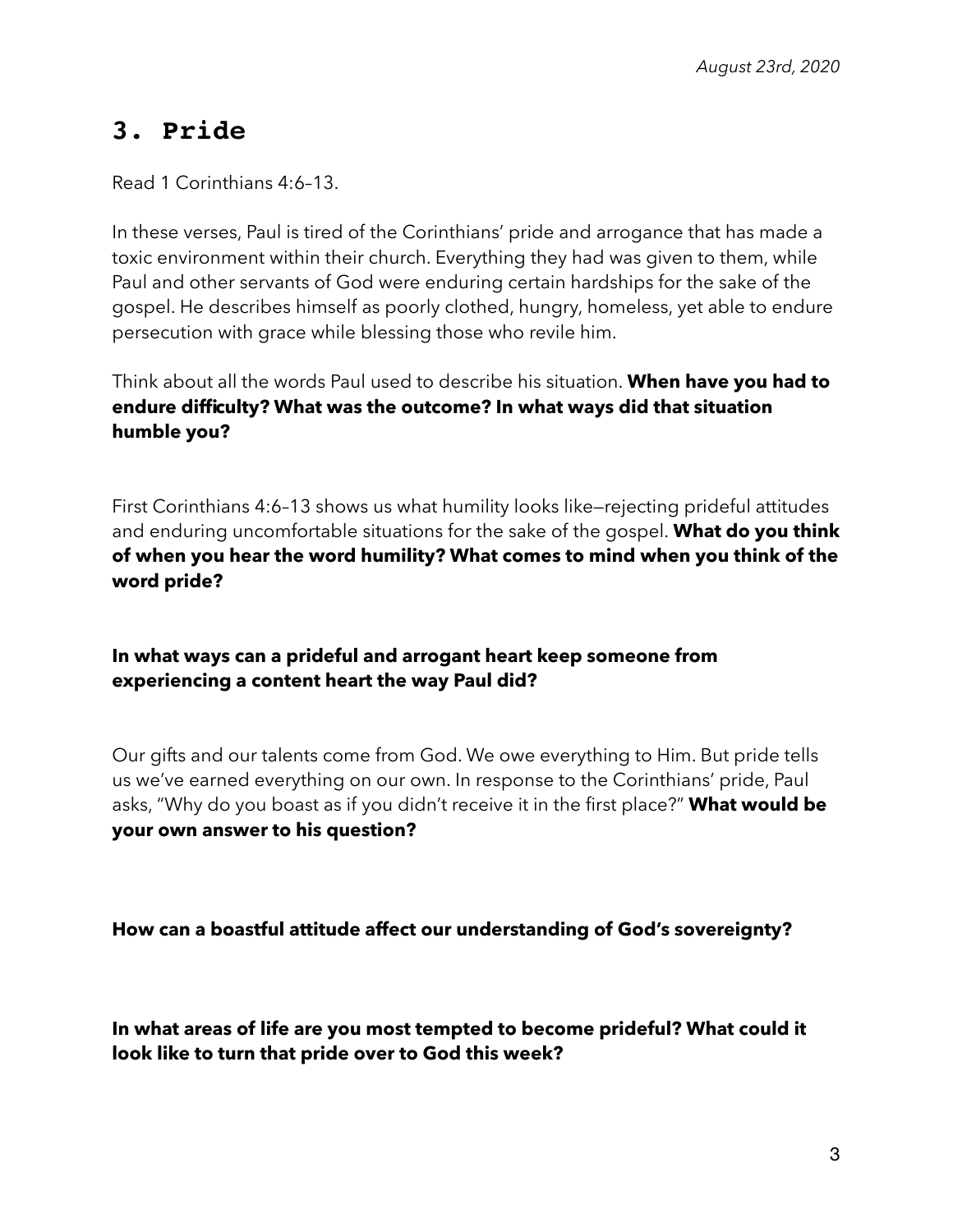### **4. Three People Who Suffered for the Gospel**

Read 1 Corinthians 4:8–13.

Paul gives us a good picture of what it was like to be in his position as a traveling leader in verses 10–13. If most of us were honest, we wouldn't choose his position over where we are. There are other leaders who suffered through uncomfortable and humble circumstances for the benefit of the church. Let's take a look at a few.

Reread 1 Corinthians 4:10–13.

**How does Paul describe his life in comparison to the life of the Corinthians in these verses? How does he react to life's difficult circumstances?** 

Read 1 Timothy 4:12.

**What type of criticism was Timothy facing? What was he asked to do in spite of the way others viewed him?** 

Read Mark 6:14–28.

**Why was John the Baptist ultimately beheaded? How did living for Christ and boldly declaring what was right bring him suffering?** 

**When have you or anyone you know suffered for the gospel? What did you learn from that situation? What helps you endure suffering?** 

**How does Paul's physical sacrifice influence your perspective on serving others? What can we learn from Paul's actions and attitude? How can you make a personal sacrifice this week by serving someone at work, in your family, or at church?**